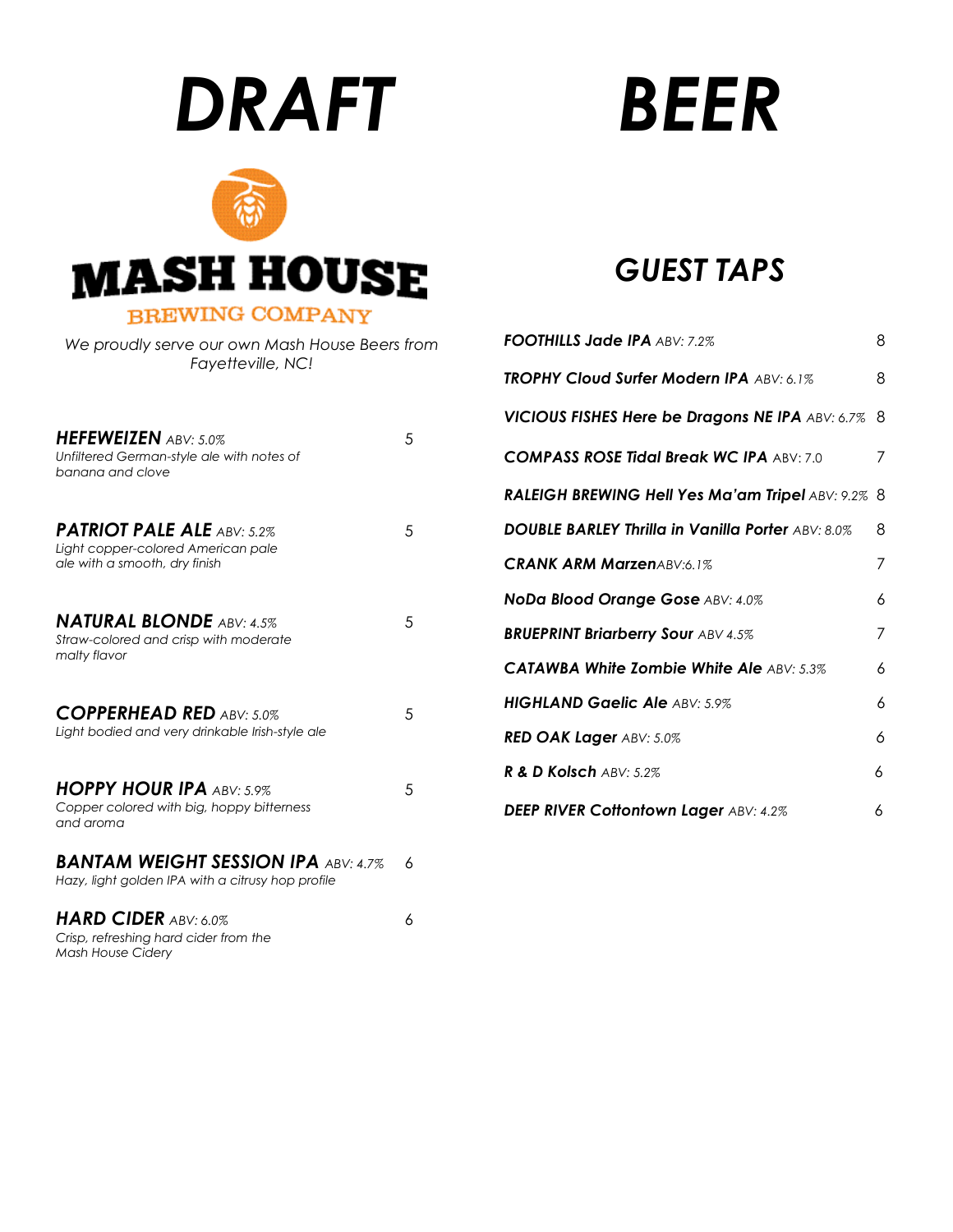# **BOTTLES & CANS**

## **DOMESTICS**

| <b>Budweiser</b> |   |
|------------------|---|
| Bud Light        | 4 |
| Coors Light      | Δ |
| Michelob Ultra   | 4 |
| Miller Lite      | 4 |
| Yuengling        |   |

## **IMPORTS & CRAFT**

| Amstel Light     |     |
|------------------|-----|
| <b>Blue Moon</b> | 5   |
| Corona           | 5   |
| Guinness (16 oz) | 6.5 |
| Heineken         | 5   |
| Negra Modelo     | 5   |
| Stella Artois    |     |

# **WINE**

#### *REDS*

| <b>SEBASTIANI Cabernet Sauvignon</b> | 12/46 |
|--------------------------------------|-------|
| <b>FIRESTONE Cabernet Sauvignon</b>  | 10/38 |
| LOST ANGEL Cabernet Sauvignon        | 8/30  |
| J. LOHR Pinot Noir                   | 12/46 |
| <b>POWERS Merlot</b>                 | 10/38 |
| <b>ARGENTO Malbec</b>                | 9/34  |
| <b>WHIPLASH Zinfandel</b>            | 9/34  |
| <b>PEDRONCELLI Friends Red Blend</b> | 9/34  |
| <b>PURPLE COWBOY Tenacious Red</b>   | 50    |
| FOLIE A DEUX Cabernet Sauvignon      | 55    |
| <b>DUCKHORN Decoy Pinot Noir</b>     | 60    |
| <b>FRANCISCAN Cabernet Sauvignon</b> | 65    |
|                                      |       |

#### *WHITES*

| 12/46  |
|--------|
| 12/46  |
| 8/30   |
| 8/30   |
| 8/30   |
| 12/46  |
| 8/30   |
| 8/30   |
| 9/34   |
| $10/*$ |
| 50     |
| 50     |
| 60     |
| 60     |
| 68     |
|        |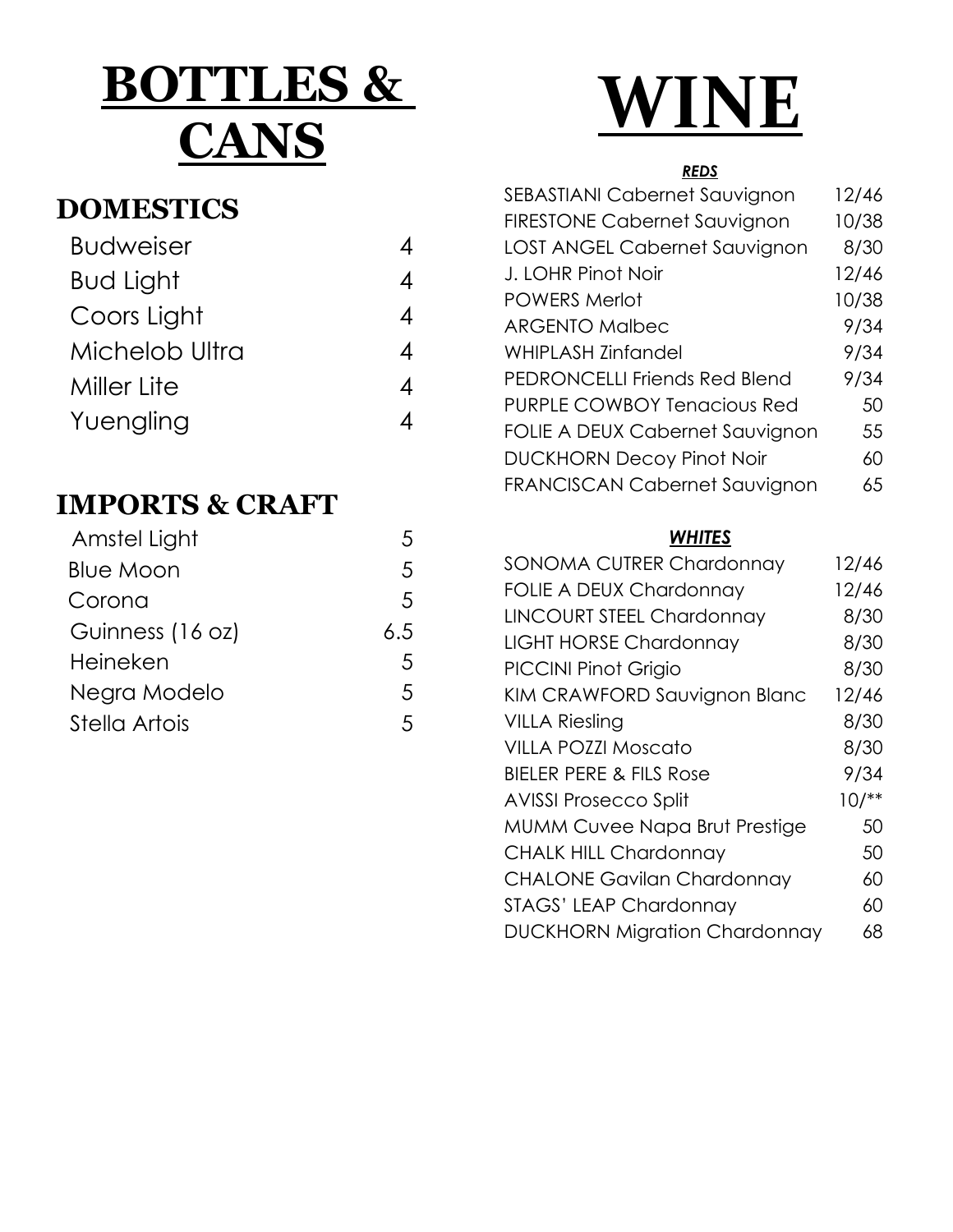#### **CAROLINA SIGNATURE COCKTAILS**

#### **RIDERS ON THE STORM** *Lonerider Sherry Cask Finish Bourbon, Myers Dark Rum,*

*Ginger Beer, Fresh Limes* **CAROLINA WHISKEY-RITA** *Conviction Bourbon, Triple Sec, House-Made Sour, Orange Juice* **GONNA EAT A LOTTA PEACHES** 

*Boundary Street Rye, Peach Nectar, House-Made Sour*

#### *BLUE SKIES* <sup>9</sup>

*Bedlam Vodka, Fresh Blueberries, Fresh Lemon Juice, Simple Syrup*

#### *MAPLE & BLUEBERRY OLD FASHIONED*

9 *Boundary Street Maple Bourbon, Blueberries, Amarena Cherries, Fire Roasted Turbinado Sugar, Cherry Bitters* **SWEET CAROLINE** *Social House Vodka, Patron Citrónge, Cranberry, Fresh Lime, Orange Juice* **RDU MULE** *Bedlam Vodka, Ginger Beer, Fresh Lime* **THE RTP** 9 *Muddy River Carolina Silver Rum, Orange Juice, Pineapple, Sour*

#### **THE GINGER PEAR** 9

*Social House Vodka, Ginger Bitters, Domaine de Canton, Pear Nectar, Club Soda*

#### **WE SUPPORT LOCAL CAROLINA DISTILLERIES!**

#### **NORTH CAROLINA WHISKEYS**

| Boundary St. Bourbon (Newton)                      | 8    |
|----------------------------------------------------|------|
| Boundary St. Maple (Newton)                        | 8    |
| Boundary St. Rye (Newton)                          | 8.5  |
| Butcher White Whiskey (Kings Mountain)             | 7.5  |
| Conviction Bourbon (Mt. Pleasant)                  | 8.5  |
| Doc Porter's Bourbon (Charlotte)                   | 8.5  |
| Doc Porter's Rye (Charlotte)                       | 9.0  |
| Doc Porter's Single Malt (Charlotte)               | 10.5 |
| John A.P. Conoley Bourbon (Bogue Sound)            | 8.5  |
| Lonerider Sherry Cask Bourbon (Raleigh)            | 9.0  |
| Lonerider Deadwood Stout Cask (Raleigh)            | 10.5 |
| Mother Earth Whiskey (Kinston)                     | 9.0  |
| Old Nick Carolina Bourbon (Lewisville)             | 8.0  |
| Old Nick Carolina White Whiskey (Lewisville)       | 7.5  |
| Quinn's Rested Poitin (Charlotte)                  | 8.0  |
| Olde Raleigh Whiskey Society Bourbon (Zebulon)     | 18.5 |
| Rúa Single Malt (Charlotte)                        | 9.0  |
| Rye Fidelity 5yr Rye (Winston-Salem)               | 13.5 |
| Seven Jars Preamble Rye (Charlotte)                | 8.0  |
| Seventeen Twelve Bourbon (Conover)                 | 8.0  |
| Southern Star Reserve 10yr (Statesville)           | 14.5 |
| Southern Star Bourbon 5yr (Statesville)            | 10.5 |
| Southern Star Double Rye (Statesville)             | 9.5  |
| Southern Star Single Barrel 5yr (Statesville)      | 12.5 |
| <b>TOPO Straight Wheated Whiskey (Chapel Hill)</b> | 9.5  |
| Troy & Sons Blonde Whiskey (Asheville)             | 8.0  |
| Turning Point Rye (Kings Mountain)                 | 8.5  |

#### **SOUTH CAROLINA WHISKEYS**

| <b>Backstage Whiskey</b>              | 8.5  |
|---------------------------------------|------|
| Boone's Bourbon                       | 9.5  |
| Chicken Cock Heritage Reserve Bourbon | 8.5  |
| Chicken Cock Bootlegger's Bourbon-Rye | 9.0  |
| New Southern Revival 4-Grain Bourbon  | 10.5 |
| Trey Herring's Carolina Bourbon       | 8.0  |
| Virgil Kaine's Ginger Infused Bourbon | 8.0  |
| Virgil Kaine's Robber Baron Rye       | 8.0  |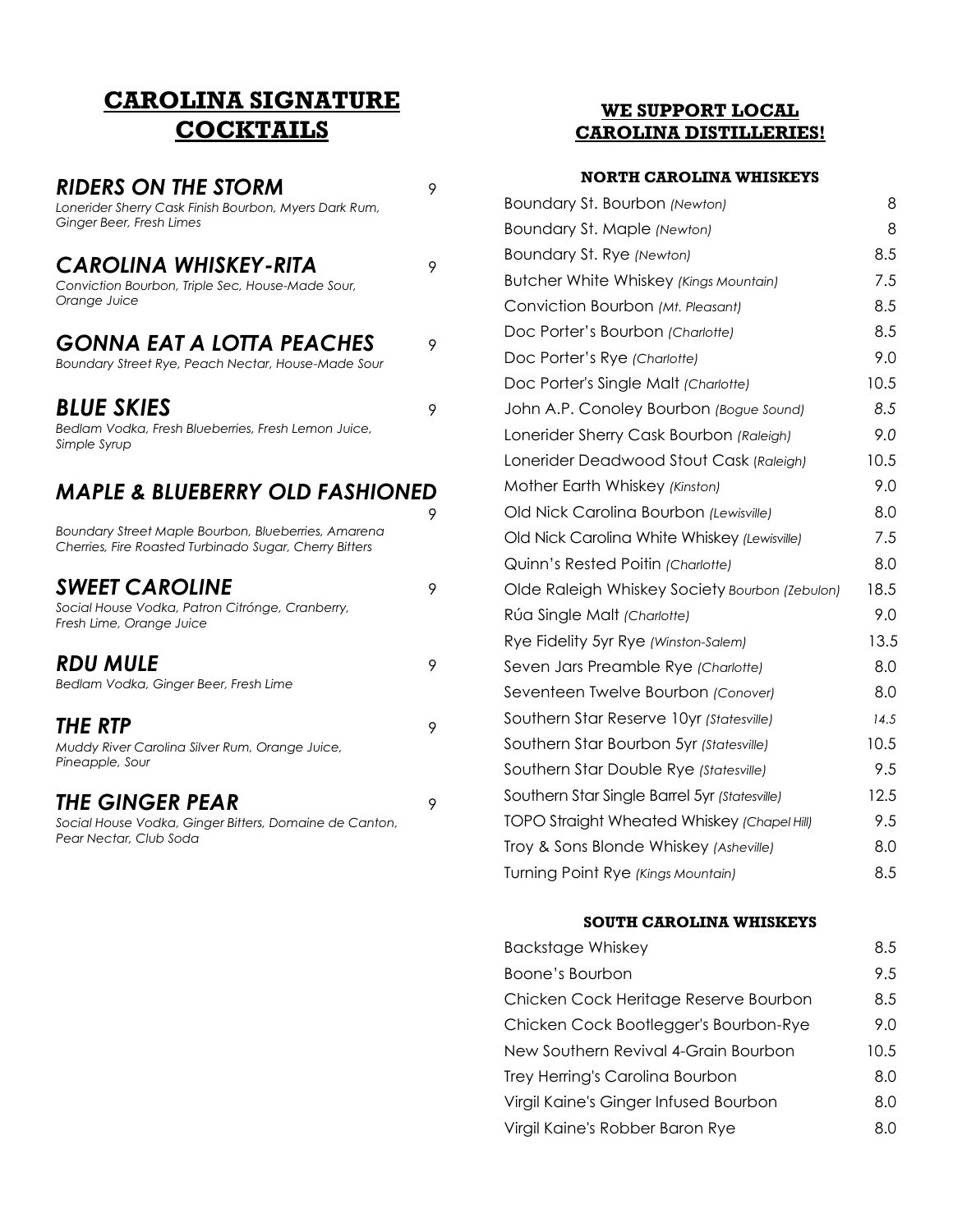# **WHISKEY COCKTAILS**

#### *Pick Your Whiskey, We'll Do the Rest!*

#### *THE OLD FASHIONED*

*Whiskey, Aromatic Bitters, Amarena Cherries, Fresh Orange, Turbinado Sugar*

#### *THE MANHATTAN*

*Whiskey, Orange Bitters, Sweet Vermouth*

#### *DON CORLEONE*

*Bourbon, Amaretto Di'Saronno, Aromatic Bitters*

#### *THE SUBURBAN*

*Bourbon, Myers Dark Rum, Port, Aromatic Bitters*

#### *THE BOULEVARDIER*

*Whiskey, Campari, Sweet Vermouth*

#### *THE SAZERAC*

*Rye, Absinthe Rinse, Turbinado Sugar, Bitters*

#### *THE MINT JULEP*

*Bourbon, Turbinado Sugar, Fresh Mint, Club Soda*

#### *THE DERBY*

*Bourbon, Fresh Lime, Grand Marnier, Sweet Vermouth*

#### *THE NEW YORK SOUR*

*Bourbon or Rye Whiskey, Sour Mix, Malbec*

#### *THE KENTUCKY MULE*

*Bourbon or Rye Whiskey, Ginger Beer, Fresh Lime*

## **BOURBON** *Bonded*

| 1792 Bottled-in-Bond, KY                | 10.0 |
|-----------------------------------------|------|
| Early Times Bottled-in-Bond, KY         | 8.0  |
| Evan Williams White Bottled-in-Bond, KY | 6.5  |
| Jim Beam Bottled-in-Bond, KY            | 7.5  |
| JW Dant Bottled-in-Bond, KY             | 6.5  |
| Old Forester 1897 Bottled-in-Bond, KY   | 10.0 |
| Old Forester Signature 100, KY          | 8.0  |
| Old Grand Dad Bottled-in-Bond, KY       | 7.5  |
| Old Tub Bottled-in-Bond, KY             | 7.5  |

## **BOURBON** Single Barrel

| Baker's Single Barrel, 107.0, 11 yr, KY                 | 21.5 |
|---------------------------------------------------------|------|
| Clover 4 Yr Single Barrel, TN                           | 8.5  |
| Devil's River Single Barrel, 123.0, TX                  | 12.5 |
| Elijah Craig Single Barrel Barrel Proof, 10 Yr, Ky      | 19.5 |
| Evan Williams Single Barrel 2012, KY                    | 8.5  |
| Ezra Brooks Distiller's Collection, KY                  | 10.5 |
| Four Roses Single Barrel, KY                            | 10.0 |
| Jefferson's Reserve Single Barrel, KY                   | 13.5 |
| Jim Beam Single Barrel, KY                              | 8.5  |
| Knob Creek Single Barrel, 120.0, KY                     | 11.0 |
| Knob Creek "Joey's Chair Bourbon Scouts", 120.0, KY11.0 |      |
| Old Forester Single Barrel Barrel Strength, 130.4, KY   | 19.5 |
| Russell's Reserve 10yr Single Barrel 110.0, KY          | 13.0 |
| Smooth Ambler Old Scout 13 Yr, WV                       | 14.5 |
| Wild Turkey Kentucky Spirit 101.0, KY                   | 13.5 |
| Woodinville, "Woodin' House", 190.3, WA                 | 15.0 |

# **BOURBON** Barrel Pract

Barrell Bourbon New Year 2021, KY, IN, TN, NY, TX 21.5 Barrell Bourbon New Year 2020, KY, IN, TN, NY, TX 21.5 Barrell Cask Strength Batch 7, 8yr 122.4, TN 17.5 Barrell Cask Strength Batch 8b, 10yr 128.3, TN 17.5 Barrell Cask Strength Batch 12, 9yr 108.5, TN 17.5 Barrell Cask Strength Batch 13, 5yr 113.0, IN 17.5 Barrell Cask Strength Batch 15, 9yr 107.6, KY 17.5 Barrell Cask Strength Batch 19, 9yr, 109.4, KY 17.5 Barrell Cask Strength Batch 20, 10yr, 106.7, KY 17.5 Barrell Cask Strength Batch 22, 5 Yr, 116.6, KY 17.5 Barrell Cask Strength Batch 23, 10 Yr, 107.7 17.5 Bulleit Barrel Strength, 123.4, KY 13.0 Elijah Craig Barrel Proof A122, 120.8, KY 13.5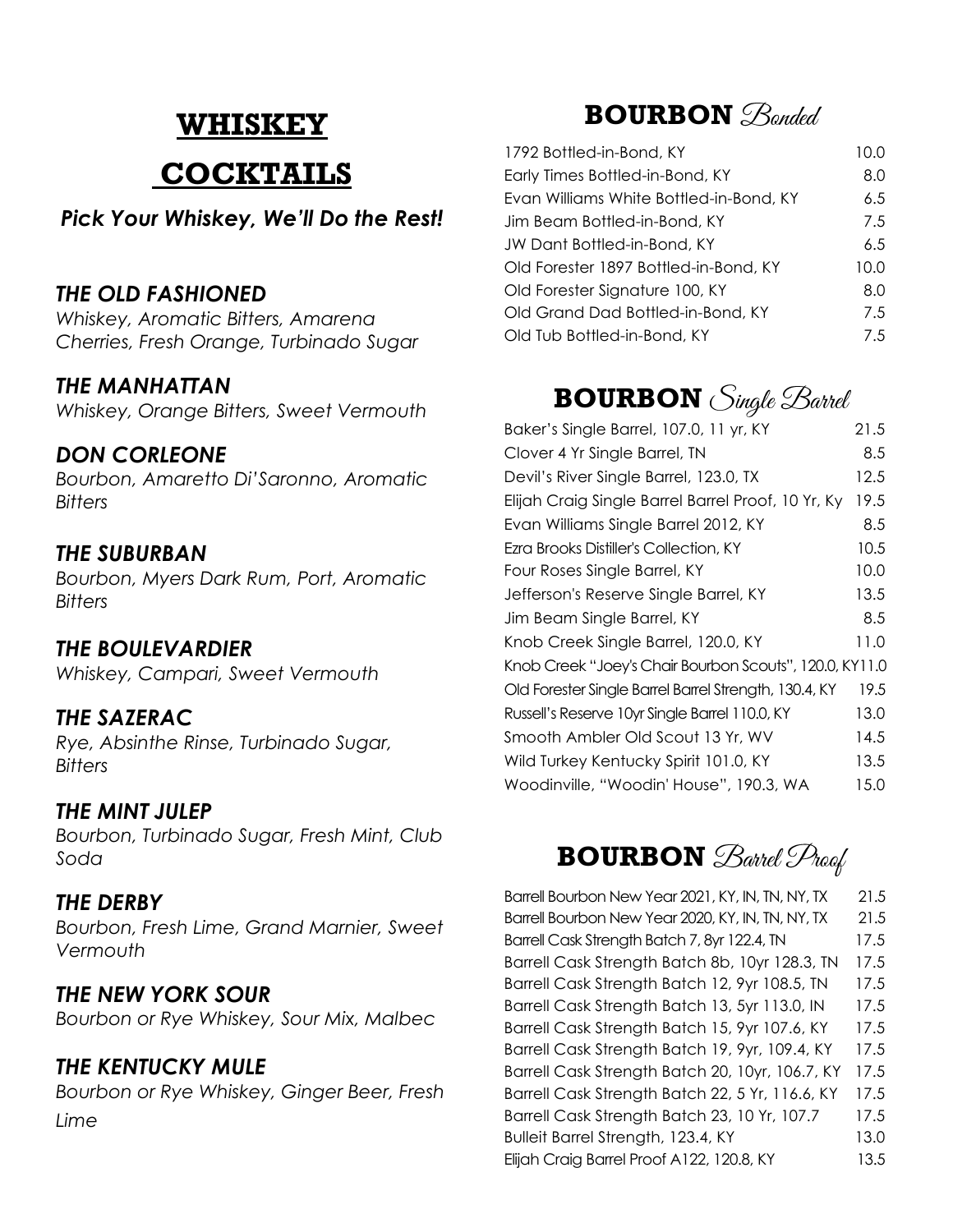| Maker's Cask Strength, 112.2, KY                     | 12.5 |
|------------------------------------------------------|------|
| Maker's Wood Finishing 2021 FAE-01, 110.3, KY 15.5   |      |
| Maker's Private Select"Wake Fall'19", 108.5, KY 14.5 |      |
| Maker's Private Select"Wake Fall'18", 108.5, KY 14.5 |      |
| Maker's Private Select "County Line", 110.5, KY 14.5 |      |
| Rebel Cask Strength, 120.0, KY                       | 13.5 |
| Wild Turkey Rare Breed Barrel Proof, 116.8, KY       | 10.0 |
| Woodford 2019 Batch Proof, 123.2, KY                 | 29.5 |

# **BOURBON** Whiskey

| 1792 Small Batch, KY               | 8.5  |
|------------------------------------|------|
| Ancient Ancient Age, KY            | 6.5  |
| Ancient Age, KY                    | 6.0  |
| Bardstown Fusion #5, KY            | 13.5 |
| <b>Balcones Pot Still, TX</b>      | 8.5  |
| Basil Hayden's, KY                 | 9.5  |
| Bean Ball Bourbon, NY              | 8.5  |
| Belle Meade Reserve, 108.0 TN      | 14.5 |
| Belle Meade, TN                    | 10.5 |
| <b>Bib &amp; Tucker, CA</b>        | 11.5 |
| Bird Dog Small Batch, KY           | 8.0  |
| <b>Bird Dog Select, KY</b>         | 7.5  |
| <b>Black Dirt Bourbon 3yr, NY</b>  | 8.5  |
| <b>Black Maple Hill, OR</b>        | 19.5 |
| Black Saddle 12 Yr, TX             | 12.0 |
| Blade & Bow, KY                    | 10.5 |
| Bowman Brothers Small Batch, VA    | 8.0  |
| Bradshaw Bourbon, KY               | 9.0  |
| Breckinridge Bourbon, CO           | 9.5  |
| Buck 8 Yr Bourbon, KY              | 8.0  |
| <b>Buffalo Trace White Dog, KY</b> | 9.5  |
| Bulleit 10yr, IN                   | 10.0 |
| <b>Bulleit, IN</b>                 | 8.5  |
| Burnside Bourbon 4yr, OR           | 8.5  |
| Calumet Farms 8 Yr, KY             | 11.5 |
| Chicken Cock KSBW, KY              | 10.5 |
| Clyde May's Bourbon, AL            | 8.5  |
| Cooper's Craft 100, KY             | 8.5  |
| David Nicholson 1843 Reserve, KY   | 9.0  |
| David Nicholson 1843, KY           | 8.0  |
| Daivies County KSBW, Ky            | 9.5  |
| Devil's River, TX                  | 8.0  |
| Dry Fly Bourbon 101, WA            | 9.0  |
| Duke, KY                           | 8.0  |
| Elijah Craig Small Batch, KY       | 8.0  |
| Evan Williams 1783 Small Batch, KY | 6.5  |
| Evan Williams Black Label, KY      | 6.5  |

| Evan Williams Green Label, KY                  | 6.5  |
|------------------------------------------------|------|
| Ezra Brooks 99, KY                             | 7.5  |
| Ezra Brooks, KY                                | 7.0  |
| Few, IL                                        | 9.5  |
| Fighting Cock, KY                              | 6.5  |
| Fistful of Bourbon, NJ                         | 7.5  |
| Four Roses Small Batch Select, KY              | 13.5 |
| Four Roses Small Batch, KY                     | 8.5  |
| Four Roses Yellow, KY                          | 7.0  |
| George Dickel 8 Yr Bourbon, TN                 | 9.0  |
| George Remus Straight Bourbon, IA              | 9.5  |
| Henry McKenna, KY                              | 6.5  |
| HDC Brown Sugar Bourbon WA                     | 7.5  |
| High West American Prairie, UT                 | 8.5  |
| Hirsch "The Horizon",                          | 9.0  |
| Hillrock Solera Aged Bourbon, NY               | 29.5 |
| I. W. Harper 15 yr, KY                         | 19.5 |
| I. W. Harper, TN                               | 8.0  |
| Jefferson's Ocean, KY                          | 17.5 |
| Jefferson's Reserve, KY                        | 10.5 |
| Jefferson's Small Batch, KY                    | 8.0  |
| Jesse James American Outlaw, CA                | 7.0  |
| Jim Beam, KY                                   | 7.0  |
| Jim Beam Black, KY                             | 8.0  |
| Jim Beam Devil's Cut, KY                       | 8.0  |
| Jim Beam Repeal Batch, KY                      | 7.5  |
| John B Stetson, KY                             | 8.5  |
| Knob Creek, KY                                 | 9.5  |
| Knob Creek 15 Yr, KY                           | 22.5 |
| Knob Creek Smoked Maple, KY                    | 9.0  |
| Koval, IL                                      | 9.5  |
| Larceny Small Batch, KY                        | 7.5  |
| Leadslinger's Bourbon, OK                      | 8.5  |
| Lexington Bourbon, KY                          | 8.0  |
| Maker's Mark, KY                               | 8.5  |
| Maker's Mark 101, KY                           | 9.5  |
| Maker's 46, KY                                 | 10.0 |
|                                                |      |
| McKenzie, NY                                   | 14.5 |
| Michter's, KY                                  | 9.5  |
| Old Crow, KY                                   | 6.0  |
| Old Elk, CO                                    | 10.5 |
| Old Elk Wheated Bourbon, Co                    | 14.0 |
| Old Forester 1920 Prohibition Style, 115.0, KY | 13.5 |
| Old Forester Statesman, KY                     | 11.5 |
| Old Forester 1870, KY                          | 9.5  |
| Old Forester 86, KY                            | 7.5  |
| Old Grand Dad 114, KY                          | 8.5  |
| Old Grand Dad, KY                              | 6.5  |
| Old Hickory, IN                                | 9.5  |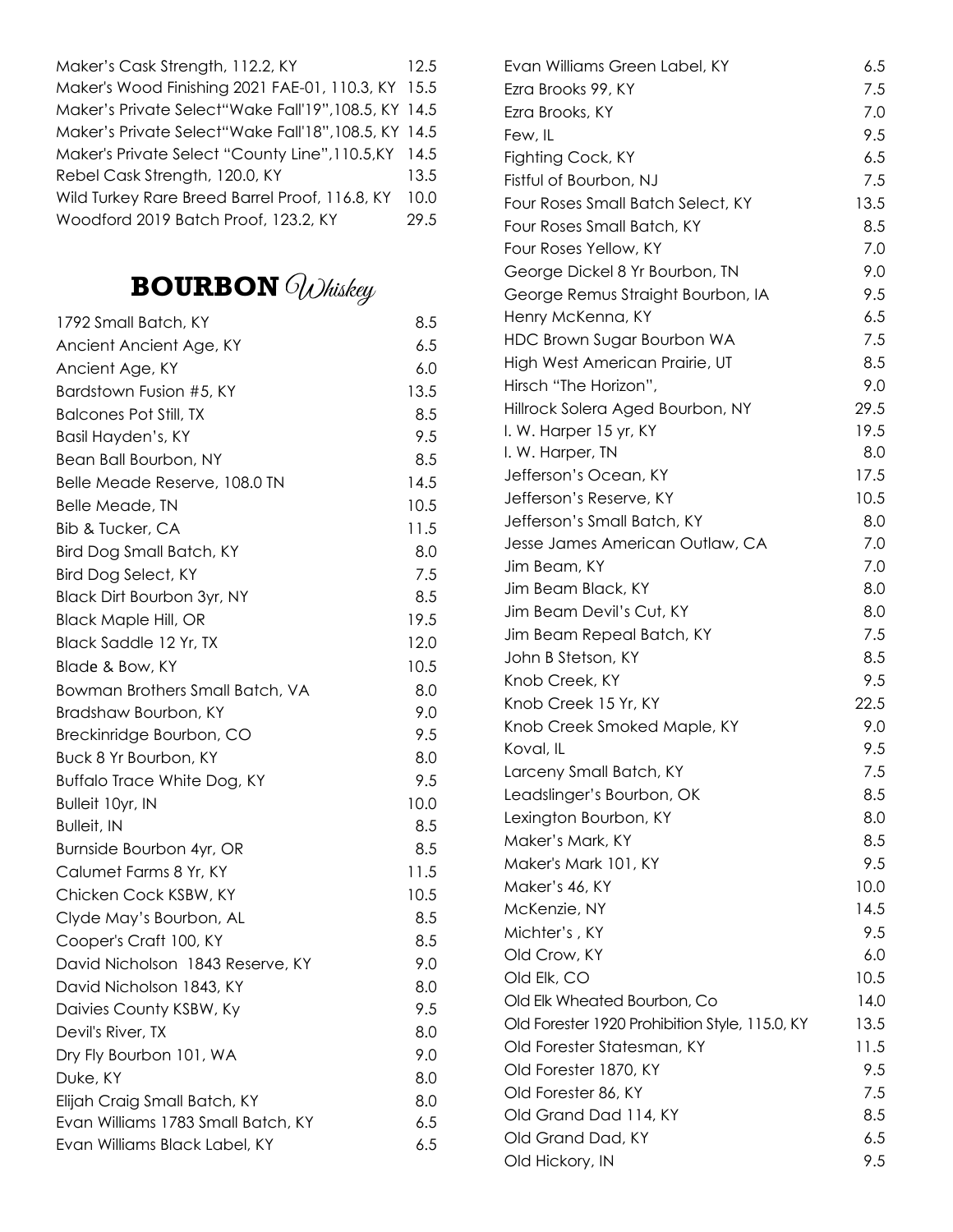| Old Hickory Blended, IN                       | 8.5  |
|-----------------------------------------------|------|
| Old Medley 12 Yr, KY                          | 13.5 |
| Old Soul, MS                                  | 9.5  |
| Peg Leg Porker, TN                            | 10.5 |
| Penelope Bourbon, KY                          | 9.5  |
| Pinhook Bourbon, KY                           | 10.5 |
| Rabbit Hole Cavehill Bourbon, KY              | 14.5 |
| Rabbit Hole Heigold Bourbon, KY               | 14.0 |
| Ragged Branch Wheated, VA                     | 9.5  |
| Redemption Bourbon, IN                        | 8.0  |
| Redemption High Rye Bourbon, IN               | 8.0  |
| Redwood Empire Pipe Drem, CA                  | 9.5  |
| Russell's Reserve 10yr, KY                    | 8.5  |
| Sam Houston 14yr, KY                          | 24.5 |
| Smoke Wagon Small Batch, NV                   | 11.5 |
| Smooth Ambler Contradiction, WV               | 9.5  |
| Smooth Ambler Old Scout 7yr, WV               | 8.5  |
| Special Forces, WA                            | 17.5 |
| Tennessee XXX, TN                             | 9.0  |
| Town Branch, KY                               | 9.0  |
| TX Bourbon, TX                                | 9.0  |
| Very Old Barton, KY                           | 7.0  |
| Virgin Bourbon, KY                            | 7.0  |
| Widow Jane 10 yr, NY                          | 16.0 |
| Wild Turkey 101, KY                           | 7.5  |
| Wild Turkey 81, KY                            | 7.0  |
| Wild Turkey Longbranch, KY                    | 8.5  |
| <b>Woodford Master's Collection Oat Grain</b> | 29.5 |
| Woodford Reserve, KY                          | 9.5  |
| Woodinville, WA                               | 9.0  |
| Yellowstone Select, KY                        | 9.0  |
|                                               |      |

# **BOURBON & RYE**  $\mathcal{D}$ uel  $\mathcal{C}$ ask

| Amador Double Barreled, CA                             | 10.5 |
|--------------------------------------------------------|------|
| Amador Cab Cask Finish, CA                             | 12.0 |
| Angel's Envy Port Finish, KY                           | 12.5 |
| Basil Hayden's Caribbean Cask Rye, KY                  | 11.5 |
| Davies County Cabernet Finish, KY                      | 10.0 |
| Davies County French Oak Finish, KY                    | 10.0 |
| Filibuster Duel Cask, DC                               | 9.0  |
| Hooker's House Pinot Noir Finish, CA                   | 9.5  |
| Jefferson's Presidential Twin Oak 16yr, KY             | 39.5 |
| Jefferson's Château Suduiraut Suternes Cask, KY 27.5   |      |
| Jefferson's Château Pinchon Baron Cask, KY             | 27.5 |
| Jefferson's Reserve Pritchard Hill Cab Finish, KY 17.5 |      |
| Jefferson's Twin Oak, KY                               | 17.5 |
| Jim Beam Double Oak, KY                                | 8.0  |
| Knob Creek Twice Barreled Rye, KY                      | 12.5 |
|                                                        |      |

| Legent Sherry Cask Bourbon, KY              | 9.0  |
|---------------------------------------------|------|
| Minor Case Sherry Finished Rye 2018, KY     | 11.0 |
| Minor Case Sherry Finished Rye 2019, KY     | 11.0 |
| New Holland Beer Barrel Bourbon, MI         | 8.0  |
| Old Forester 1910 Old Fine Whisky, KY       | 13.5 |
| Rabbit Hole Dareringer Sherry Cask, KY      | 15.5 |
| Ragged Branch Double Oaked, VA              | 11.0 |
| RY3 Rum Cask Finished Rye, VA               | 11.0 |
| Thomas S Moore Cabernet Finish, KY          | 18.5 |
| Thomas S Moore Chardonnay Finish, KY        | 18.5 |
| Whistle Pig 12 Yr Old World Cask, VT        | 29.5 |
| Wild Turkey Revival Oloroso Sherry Cask, KY | 29.5 |
| Woodford Double Oaked, KY                   | 13.0 |
| Woodinville Port Finish, WA                 | 11.0 |

# **TENNESSEE** *OWhiskey*

| Davidson's Reserve                 | 9.5    |
|------------------------------------|--------|
| Gentleman Jack                     | 8.0    |
| George Dickel 15 Yr Single Barrel  | 14.5   |
| George Dickel Bottled-in-Bon 13 yr | 10.0   |
| George Dickel Barrel Select        | 9.0    |
| George Dickel No. 12 Sour Mash     | 7.5    |
| George Dickel Old No. 8            | 6.5    |
| Jack Daniel's Black Label          | 7.5    |
| Jack Daniel's Legacy 1903          | 8.0    |
| Jack Daniel's Single Barrel        | 12.5   |
| Nelson's Green Briar               | 9.0    |
| Uncle Nearest 1856, TN             | 13.5   |
| Uncle Nearest 1884 Small Batch, TN | 1 I .O |

# **RYE** Whiskey

| Barrell 14 Yr Single Barrel Rye, 123.24 | 20.5 |
|-----------------------------------------|------|
| Basil Hayden's Caribbean Rye, KY        | 11.5 |
| Black Maple Hill Oregon Rye, OR         | 19.5 |
| <b>Bulleit Rye, IN</b>                  | 9.0  |
| Chicken Cock Kentucky Straight Rye, KY  | 14.5 |
| Clyde May's Rye, AL                     | 9.5  |
| Cooper's Ransom Rye, NY                 | 10.5 |
| Copper Fox Rye, VA                      | 8.5  |
| Davidson Reserve Rye, TN                | 13.5 |
| Devil's River Rye, TX                   | 9.0  |
| Elijah Craig Rye, KY                    | 8.5  |
| Elk Rider Rye, WA                       | 9.0  |
| Ezra Brooks Rye, KY                     | 7.0  |
| Few Rye, IL                             | 11.5 |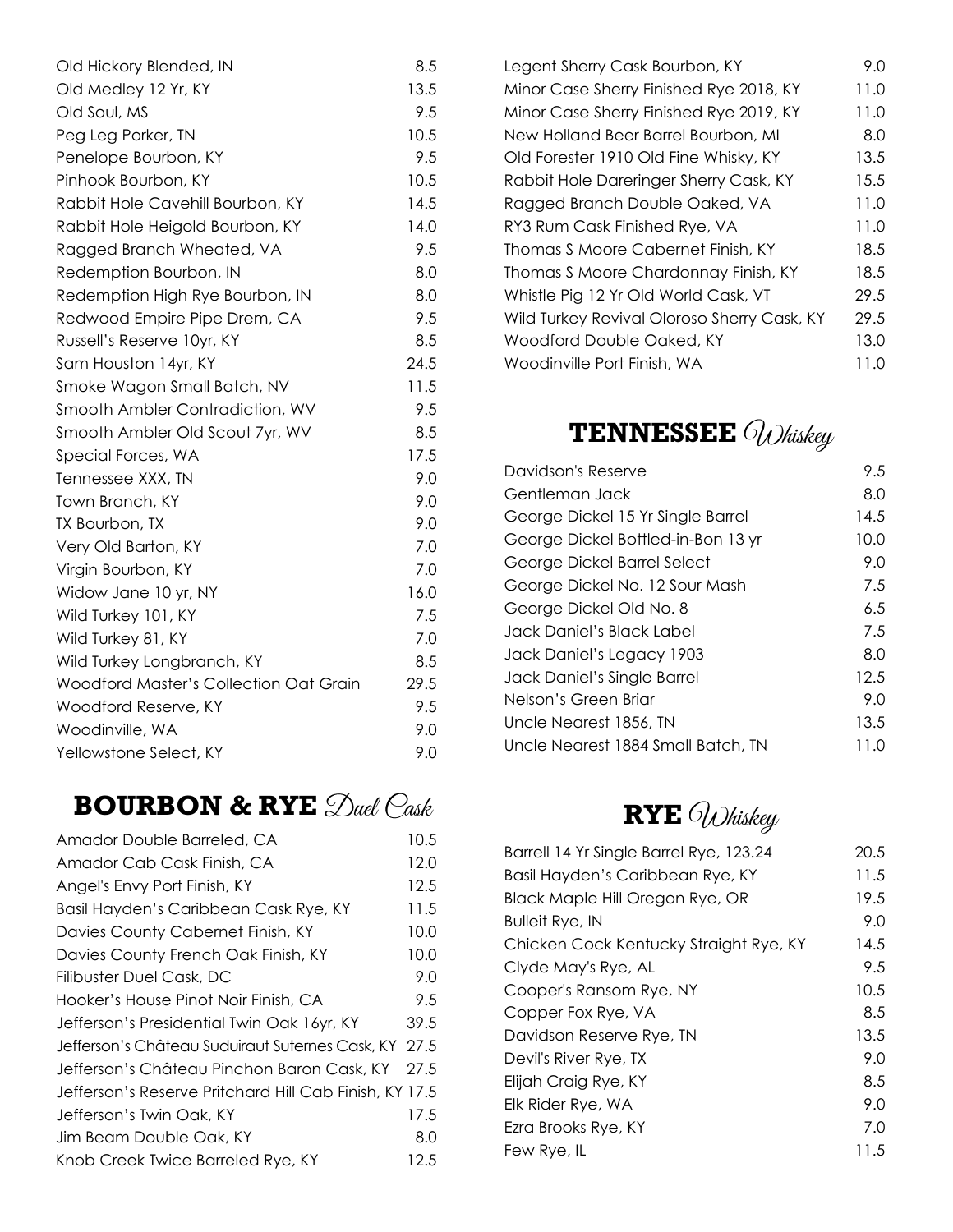| George Dickel Rye, TN                          | 7.5  |
|------------------------------------------------|------|
| High West Double Rye, UT                       | 8.5  |
| Jack Daniel's Rye, TN                          | 8.5  |
| Jack Daniel's Single Barrel Rye, TN            | 12.5 |
| James Oliver Rye, IA                           | 8.0  |
| Kentucky Peerless Cask Strength Rye, 108.0, KY | 29.5 |
| Knob Creek Rye, KY                             | 9.5  |
| Knob Creek Cask Strength Rye, 119.6, KY        | 14.5 |
| Last Feather Rye, MI                           | 10.5 |
| Limousin Rye, WI                               | 9.5  |
| Masterson's 10 yr Rye, WA                      | 14.5 |
| Michter's Single Barrel Straight Rye, KY       | 9.5  |
| Old Forester Rye, KY                           | 9.0  |
| Old Overholt Bonded Rye, KY                    | 8.0  |
| Old Overholt Rye, KY                           | 7.5  |
| Pikesville Rye, 110.0, KY                      | 11.0 |
| Pinhook Vertical Rye, 5 Yr, KY                 | 12.5 |
| Pinhook Rye, KY                                | 10.5 |
| Rabbit Hole Boxergrail Rye, KY                 | 11.5 |
| Rebel, KY                                      | 6.5  |
| Redemption Rye, IN                             | 8.0  |
| Redwood Empire Emerald Giant Rye, CA           | 9.5  |
| Rittenhouse Rye Bottled-in-Bond, KY            | 7.5  |
| Russell's Reserve 6yr Rye, KY                  | 9.5  |
| Sagamore Spirits Rye, MD                       | 10.5 |
| Sazerac 6 yr Rye, KY                           | 10.0 |
| Stellum Rye, IN                                | 12.0 |
| Templeton Rye 6yr, IA                          | 10.5 |
| Templeton Rye, IA                              | 8.5  |
| Templeton Barrel Proof Rye, 114.4              | 13.5 |
| Templeton Caribbean Cask Rye, IA               | 10.5 |
| Tin Cup Rye, CO                                | 8.0  |
| Whistle Pig 15yr, VT                           | 49.5 |
| Whistle Pig 10yr, VT                           | 17.5 |
| Whistle Pig Piggy Back 6 Yr, VT                | 11.0 |
| Whistle Pig Homestock, VT                      | 14.5 |
| Whistle Pig Roadstock, VT                      | 18.0 |
| Wild Turkey Master's Keep Cornerstone, KY      | 34.5 |
| Wild Turkey Rye 101, KY                        | 8.5  |
| Woodford Reserve Rye, KY                       | 10.0 |

# **AMERICAN** *OWhiskey*

| Barrel Infinity Barrel Project, 04/19/18, 117.5 | 13.5 |
|-------------------------------------------------|------|
| Barrel Whiskey Batch 5 9yr, 118.4, TN           | 13.5 |
| Bernheim Wheat Whiskey, KY                      | 8.0  |
| <b>Blackened Sherry Cask Finish, CA</b>         | 11.0 |
| Buffalo Trace White Dog, 125.0, KY              | 9.5  |
| Clyde Mays American Whiskey, Al                 | 8.0  |
| Dry Fly Wheat Whiskey Cask Strength, WA         | 11.0 |
| Filebuster Boondoggler Bourbon-Rye Blend, VA    | 9.0  |
| Fireball Cinnamon Whiskey, KY                   | 6.0  |
| George Dickel Tabasco Finish                    | 7.5  |
| Hochstadler's Slow & Low Rock and Rye, PA       | 7.5  |
| Jefferson's Chef Collaboration Bourbon Rye, KY  | 11.0 |
| Journeman Corsets, Whips, & Whiskey Wheat, MI   | 14.0 |
| Journeyman Silver Cross 4 Grain, MI             | 12.0 |
| Koval Single Barrel Oat, IL                     | 11.0 |
| Little Book II "Noe Simple Task", 118.8, KY     | 19.5 |
| McKenzie Pot Still Whiskey, NY                  | 14.5 |
| Mellow Corn Bottled-in-Bond, KY                 | 6.5  |
| Old Camp Peach Pecan Whiskey, FL-GA             | 7.0  |
| Piehole Pecan Pie, CT                           | 7.0  |
| Rebecca Creek Texas Whiskey, TX                 | 11.0 |
| Rebel Yell Small Batch Whiskey, KY              | 8.0  |
| Redneck Riviera Granny Rich's Reserve, OR       | 10.5 |
| Redneck Riviera, OR                             | 7.5  |
| Seagram's 7 American Whiskey, CT                | 6.5  |
| Skrewball Peanut Butter Whiskey, CA             | 8.0  |
| Slaughterhouse American Whiskey, CA             | 8.5  |
| Smooth Ambler Old Scout, WV                     | 8.5  |
| Tin Cup 10 Yr American Whiskey, CO              | 13.0 |
| Tin Cup American Whiskey, CO                    | 8.0  |
| Whiskey 43, TN                                  | 7.5  |
|                                                 |      |

**AMERICAN** Single Walt Whiskey

| <b>Balcones Single Malt, TX</b>            | 14.5 |
|--------------------------------------------|------|
| Prelude: Courage & Conviction, VA          | 16.5 |
| Stranahan's Colorado Whiskey, CO           | 13.0 |
| Stanahan'; sSingle Barrel Colorado Whiskey | 13.0 |
| Stranahan's Diamond Peak, CO               | 14.0 |
| Virginia Highlands Cider Cask, VA          | 12.5 |
| Virginia Highlands Port Cask, VA           | 12.5 |
| Westland Single Malt, WA                   | 14.5 |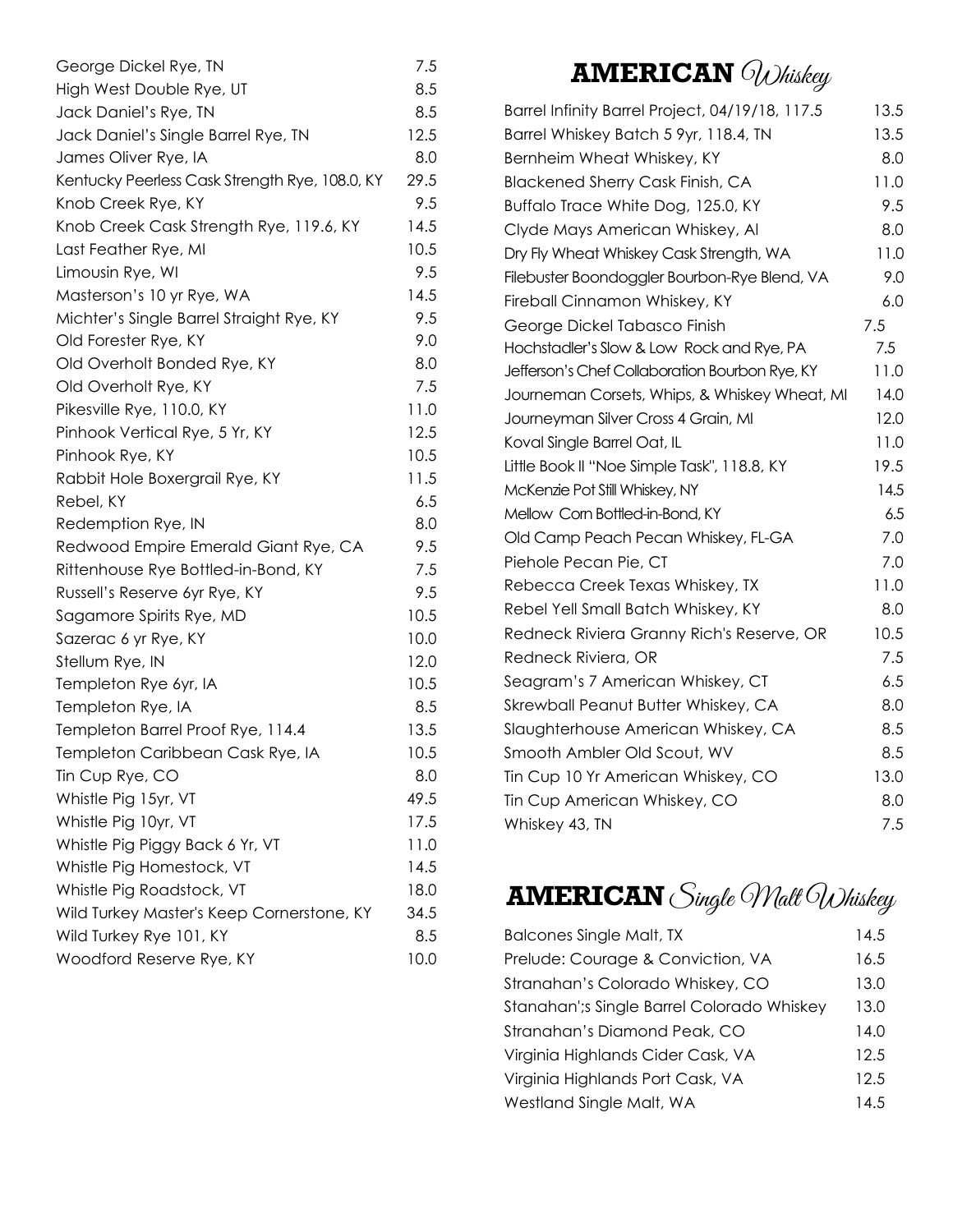# **CANADIAN** *Blended* Whiskey

| Canadian Club                               | 6.5  |
|---------------------------------------------|------|
| Crown Royal                                 | 7.5  |
| Crown Royal Cornerstone 13yr Blender's Mash | 13.0 |
| Crown Royal Cornerstone Wine Barrel Finish  | 12.5 |
| Crown Royal Bourbon Mash                    | 7.5  |
| Crown Royal Peach                           | 7.5  |
| Crown Royal Regal Apple                     | 7.5  |
| Crown Royal Single Barrel Select, 103.0     | 11.5 |
| Crown Royal Texas Mesquite                  | 7.5  |
| JP Wiser's 18 YR                            | 13.5 |
| Pike Creek Rum Finish                       | 8.0  |
|                                             |      |

# **CANADIAN**  $\mathcal{R}$ ye Whiskey

| Alberta Cask Strength Rye       | 14.5 |
|---------------------------------|------|
| Alberta Rye Whisky Dark Batch   | 8.0  |
| J. P. Wiser's Triple Barrel Rye | 7.5  |
| J. P. Wiser's Canadian Rye      | 6.5  |
| Lot 40 Canadian Rye             | 8.5  |

# **IRISH** Whiskey

| 2 Gingers                                | 7.0  |
|------------------------------------------|------|
| <b>Bushmills</b>                         | 7.0  |
| <b>Bushmills 16yr Single Malt</b>        | 19.5 |
| <b>Bushmills 10yr Single Malt</b>        | 8.0  |
| <b>Bushmills Black Bush Sherry Cask</b>  | 7.5  |
| <b>Bushmills Red Bush Bourbon Cask</b>   | 7.0  |
| Dubliner Bourbon Cask                    | 7.5  |
| Green Spot Single Pot Still              | 13.5 |
| Greenore Single Grain 8 Yr               | 7.5  |
| Irishman 12 yr Single Malt               | 15.0 |
| Irishman Single Malt                     | 12.5 |
| Jameson                                  | 7.5  |
| Jameson Caskmates IPA                    | 8.5  |
| Jameson Caskmates Stout                  | 8.5  |
| Jameson Cold Brew                        | 7.5  |
| Jameson Select Black Barrel Bourbon Cask | 9.5  |
| Kilbeggan                                | 6.5  |
| Knappogue Castle 12 Yr Single Malt       | 10.5 |
| Knockmore Bourbon Cask                   | 8.0  |
| Midleton Very Rare 2018 Vintage          | 34.5 |
| Paddy                                    | 7.0  |
|                                          |      |

| Pogue's                            | 8.0  |
|------------------------------------|------|
| Power's Signature Single Pot Still | 10.5 |
| Power's Gold Label                 | 8.5  |
| Proper Twelve                      | 8.5  |
| Quiet Man Bourbon Cask             | 8.0  |
| Red Breast 12yr Single Pot Still   | 14.5 |
| Slane Triple Cask                  | 8.5  |
| The Sexton Single Malt             | 8.5  |
| Teeling Small Batch                | 8.0  |
| Tullamore D.E.W. 18Yr Single Malt  | 23.5 |
| Tullamore D.F.W. XO Rum Cask       | 8.5  |
| Tullamore D.E.W.                   | 7.5  |
| Tyrconnell Single Malt             | 8.0  |
| Whistler Double Oaked              | 8.0  |
| Writer's Tears                     | 9.0  |
|                                    |      |

## **INDIAN** Whisky

| Amrut Peated Single Malt | 17.5 |
|--------------------------|------|
| Amrut Single Malt        | 14.0 |

# **JAPANESE** Whisky

| 13.5  |
|-------|
| 9 N   |
| 17.5  |
| 13.5  |
| 13.5  |
| 1.5.5 |
|       |

### **SCOTCH WHISKY**  $B$ lended

| 8.5  |
|------|
| 7.5  |
| 18.5 |
| 9.0  |
| 8.0  |
| 10.5 |
| 8.0  |
| 8.0  |
|      |